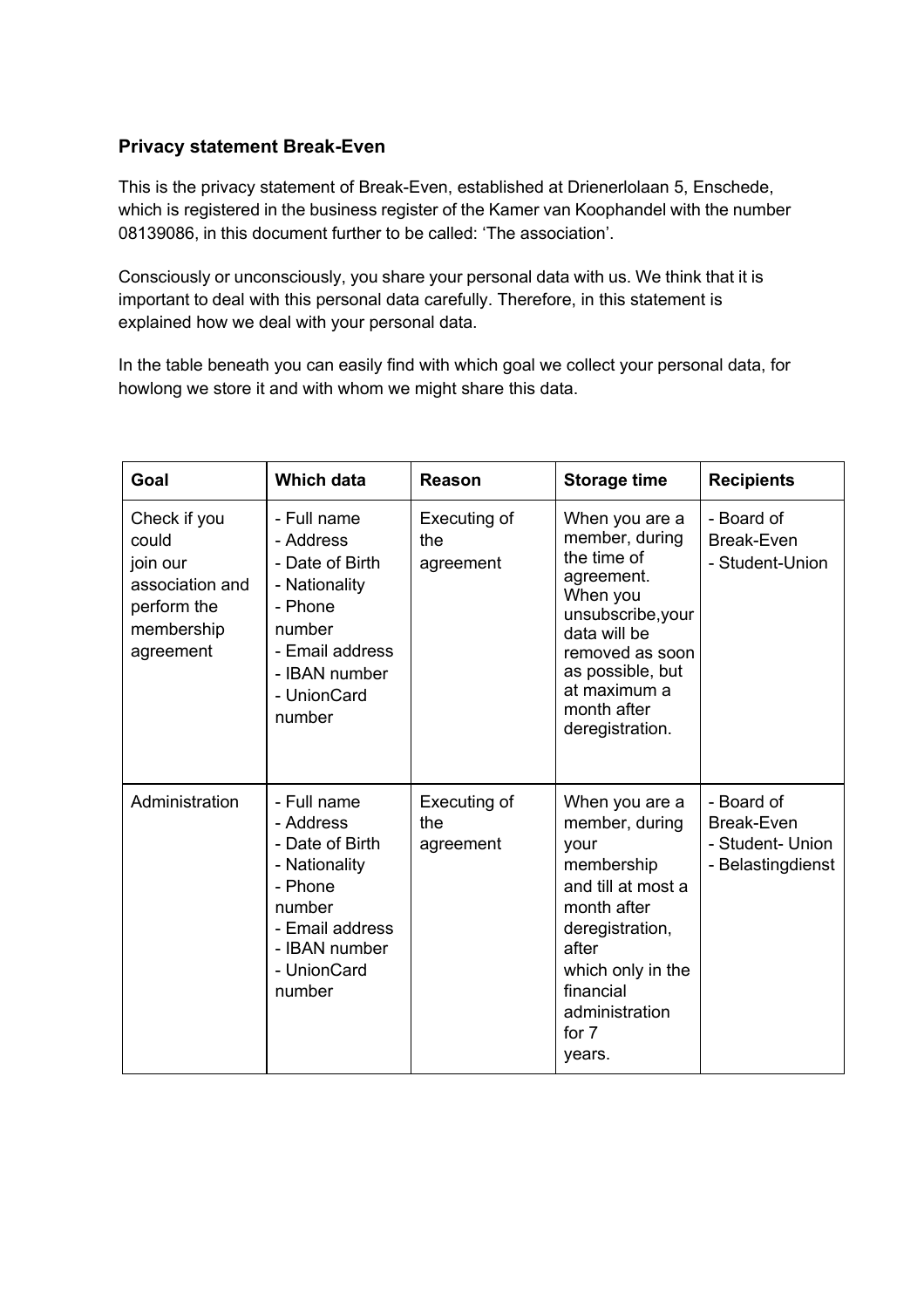| Automatic debt<br>collection                                                             | - Full name<br>- IBAN number                                                                           | Executing of<br>the<br>agreement | When you are a<br>member, during<br>your<br>membership<br>and till at most a<br>month after<br>deregistration,<br>after<br>which only in the<br>financial<br>administration<br>for 7<br>years. | - Board of<br><b>Break-Even</b><br>- Bank<br>(RegioBank) |
|------------------------------------------------------------------------------------------|--------------------------------------------------------------------------------------------------------|----------------------------------|------------------------------------------------------------------------------------------------------------------------------------------------------------------------------------------------|----------------------------------------------------------|
| Buying and<br>sending<br>purchases (like<br>clothing)                                    | - Full name<br>- Address<br>- Phone<br>number<br>- Email address<br>- IBAN number<br>- (Clothing) size | Executing of<br>the<br>agreement | When you are a<br>member, during<br>your<br>membership<br>and after this<br>only<br>in the financial<br>Administration<br>for 7 years.                                                         | - Board of<br><b>Break-Even</b>                          |
| Sending digital<br>messages, like<br>the<br>newsletter                                   | - Full name<br>- Email address                                                                         | Executing of<br>the<br>agreement | As long as you<br>are a<br>member                                                                                                                                                              | - Board of<br>Break-Even                                 |
| To improve our<br>digital services                                                       | - Cookies<br>- IP-data                                                                                 | Agreement                        | Every time that<br>our<br>site is visited.<br><b>This</b><br>data will be<br>anonymized as<br>soon as<br>possible.                                                                             | - Board of<br><b>Break-Even</b><br>- Website host        |
| For information<br>after<br>membership<br>(for a special<br>Occasion or<br>upon request) | - Full name<br>- Address<br>- Phone<br>number<br>- Email address                                       | Agreement                        | As long as<br>agreement is<br>given.                                                                                                                                                           | - Board of<br><b>Break-Even</b>                          |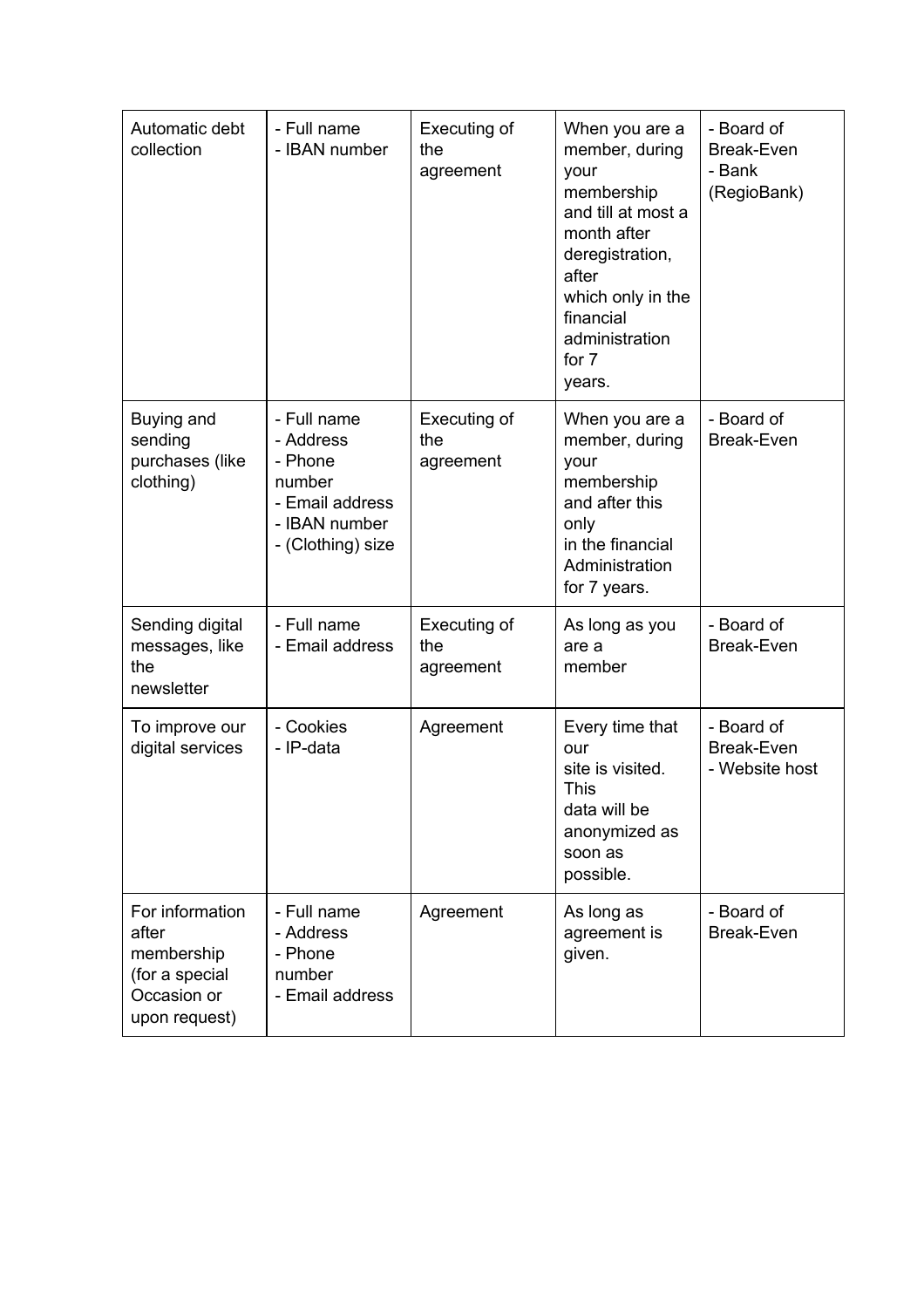### **Cookies**

A cookie is a small text file that is send with the pages of a website and is saved by the browser on your computer, tablet or mobile phone. We use cookies to offer more service with your visit of our site, which become easier in use due to the cookies. Cookies for example make sure that you can stay logged in at a website or that your preferences for for example location and language will be remembered. By the use of cookies, we can see as well how often our website (and which pages) are visited.

For placing cookies, you first need to agree, before these cookies may be used. This agreement is not yetnecessary if and insofar it applies to technical (functional) cookies or analytical cookies, in the sense of the applied law, like article 11.7a lid 3 Telecommunication law and the ePrivacy regulation. Your permission for cookies can be cancelled anytime, by changing your internet settings. More information about the (de)activation and the removal of cookies can be found in the help-function of your browser.

### **Distribution of personal data to third parties**

Without your consent the association only distributes personal data to third parties if this is necessary for the execution of the agreement the association has with you, unless the association has legal obligations to distribute your personal data to third parties. In the table at the start of this privacy statement a list of situations is shown in which personal data is distributed to third parties.

#### **Consideration, correction and removal of personal data**

You have the right to ask the association for access to your personal data (unless the association is not obligated to this by virtue of the General Data Protection Regulation (AVG for short in Dutch)) and to supplement, remove or shield your data. You should identify yourself for such a request. If you wish that your data is removed, the association will pass on this removal to every other organization that has received the concerning data of the association.

#### **Protection personal data**

The association manages fitting measures to protect your personal data against losses, unauthorized access, publication and illegal processing. For that matter we make sure that only the necessary persons have access to your data, that the access to the data is shielded and that our safety measures are regularly checked.

#### **Under aged persons**

If you wish to register as an under aged person, you need to have explicit permission of your parent or guardian.

#### **Links to other websites**

The website could have links to other websites. This privacy statement only applies to the website of the association. Other websites could have their own privacy policy. The association advises you to consultthe privacy statements of these other websites before the use of those websites.

#### **Change in the privacy policy**